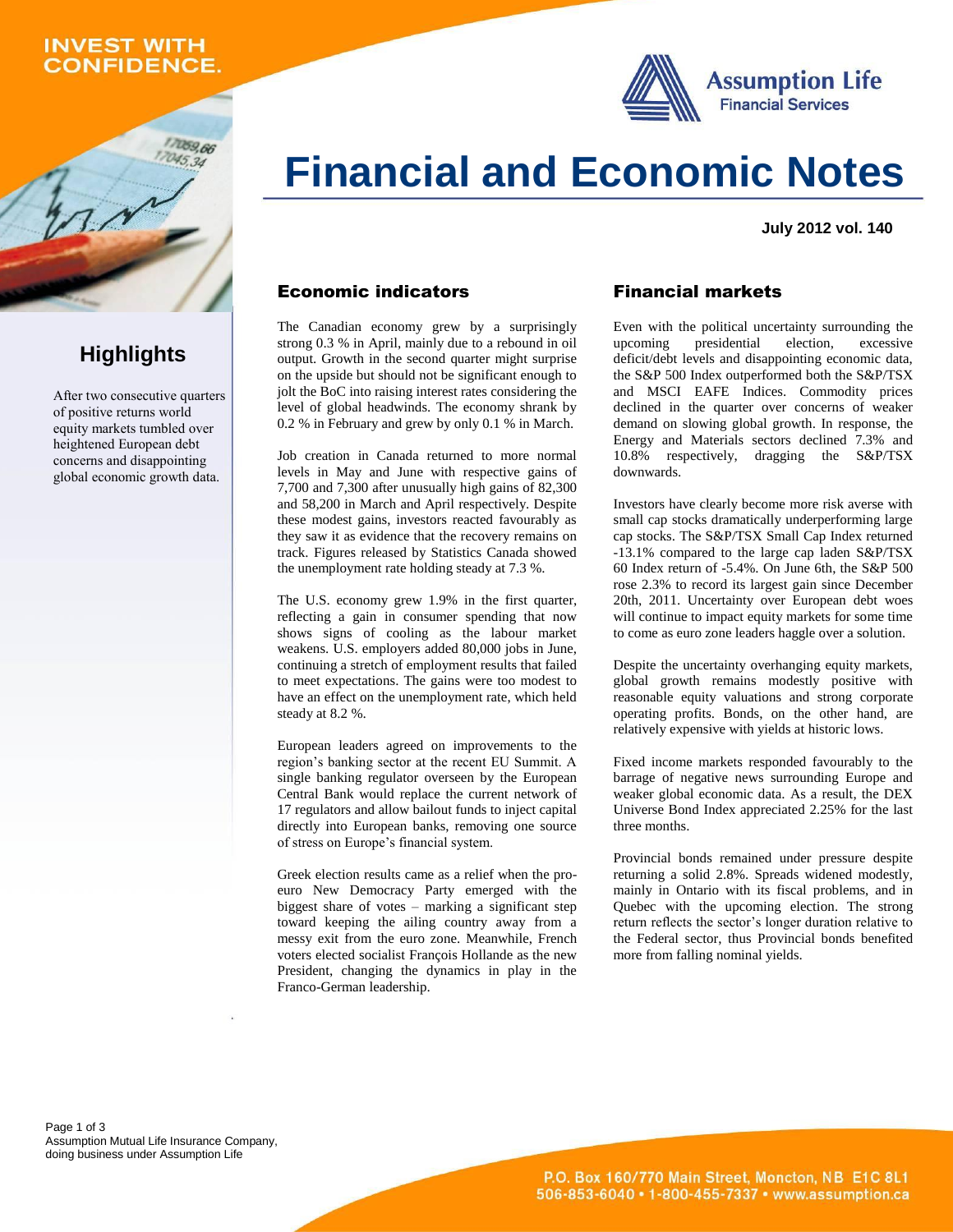### **INVEST WITH ONFIDENCE.**

17059,66  $17045,34$ 



# **Financial and Economic Notes**

## Assumption Life Investment Funds Applicable for Registered Pension Plan clients only

## Gross returns as of June 30, 2012

| <b>FUNDS</b>                               | 1 MTH         | <b>YTD</b>    | 1 year        | 2 years       | 3 years       | 4 years       | 5 years       |
|--------------------------------------------|---------------|---------------|---------------|---------------|---------------|---------------|---------------|
| <b>ASSUMPTION/LOUISBOURG FUNDS</b>         | $\frac{0}{0}$ | $\frac{0}{0}$ | $\frac{0}{0}$ | $\frac{0}{0}$ | $\frac{0}{0}$ | $\frac{0}{0}$ | $\frac{0}{0}$ |
| <b>Balanced Fund - RPP</b>                 | 1.0           | 0.3           | $-1.5$        | 5.5           | 5.6           | 1.6           | 1.1           |
| Multi-Index                                | 1.3           | 1.9           | 0.2           | 6.7           | 6.8           | 2.0           | 1.8           |
| <b>Canadian Dividend Fund</b>              | 0.9           | 1.1           | $-5.9$        | 10.9          | 11.3          | 1.0           | 1.6           |
| S&P / TSX Index                            | 1.1           | $-1.5$        | $-10.3$       | 4.2           | 6.7           | $-2.5$        | $-0.7$        |
| <b>U.S. Equity Fund (\$CAN)</b>            | 2.1           | 3.1           | 8.5           | 13.2          | 8.8           | 4.2           | 0.9           |
| S&P 500 Index (\$ CAN)                     | 2.5           | 9.7           | 11.4          | 15.1          | 11.4          | 3.9           | $-0.6$        |
| <b>Money Market Fund</b>                   | 0.1           | 0.4           | 0.8           | 0.9           | 0.7           | 1.2           | n/a           |
| SCM 91 Day T-Bills                         | 0.1           | 0.5           | 1.0           | 0.9           | 0.7           | 1.0           | n/a           |
| <b>Canadian Equity Fund</b>                | 1.4           | $-1.8$        | $-10.7$       | 4.6           | 3.8           | $-4.4$        | $-2.9$        |
| S&P / TSX Index                            | 1.1           | $-1.5$        | $-10.3$       | 4.2           | 6.7           | $-2.5$        | $-0.7$        |
| <b>Fixed Income Fund</b>                   | 0.0           | 2.1           | 9.1           | 7.1           | 7.7           | 7.5           | 6.9           |
| <b>SCM Universe Bond Index</b>             | 0.0           | 2.0           | 9.5           | 7.1           | 7.0           | 7.0           | 7.0           |
| <b>Growth Portfolio</b>                    | 1.6           | $-0.3$        | $-6.7$        | n/a           | n/a           | n/a           | n/a           |
| Multi-Index                                | 2.2           | $-4.5$        | $-6.0$        | n/a           | n/a           | n/a           | n/a           |
| <b>Balanced Growth Portfolio</b>           | 1.3           | 0.2           | $-3.9$        | n/a           | n/a           | n/a           | n/a           |
| Multi-Index                                | 1.7           | $-3.1$        | $-2.8$        | n/a           | n/a           | n/a           | n/a           |
| <b>Balanced Portfolio</b>                  | 1.0           | 1.4           | 0.5           | n/a           | n/a           | n/a           | n/a           |
| Multi-Index                                | 1.1           | $-1.3$        | 1.2           | n/a           | n/a           | n/a           | n/a           |
| <b>Conservative Portfolio</b>              | 0.5           | 2.8           | 4.8           | n/a           | n/a           | n/a           | n/a           |
| Multi-Index                                | 0.6           | 0.4           | 5.0           | n/a           | n/a           | n/a           | n/a           |
| <b>Small Cap. Canadian Equity Fund</b>     | $-3.8$        | $-11.2$       | $-15.5$       | 4.3           | 17.8          | 2.7           | 2.2           |
| <b>BMO NB Small Cap Weighted Index</b>     | $-2.1$        | $-7.9$        | $-18.7$       | 3.6           | 14.2          | $-0.2$        | $-3.6$        |
| <b>TSX Momentum</b>                        | 0.4           | $-0.6$        | $-21.2$       | 3.1           | 10.4          | $-6.1$        | $-1.0$        |
| S&P / TSX Index                            | 1.1           | $-1.5$        | $-10.3$       | 4.2           | 6.7           | $-2.5$        | $-0.7$        |
| <b>FIDELITY FUNDS</b>                      |               |               |               |               |               |               |               |
| <b>Canadian Opportunities Fund</b>         | $-0.3$        | 2.1           | $-4.7$        | 9.4           | 16.1          | 6.0           | 5.8           |
| S&P / TSX Small and Mid Cap Combined Index | 0.1           | $-2.8$        | $-9.4$        | 8.0           | 14.6          | 1.5           | 0.4           |
| <b>True North Fund</b>                     | 2.1           | 2.3           | $-4.2$        | 7.0           | 7.9           | $-2.0$        | 0.5           |
| S&P / TSX Index                            | 1.1           | $-1.5$        | $-10.3$       | 4.2           | 6.7           | $-2.5$        | $-0.7$        |
| <b>Overseas Fund</b>                       | 4.3           | 4.9           | $-8.5$        | 4.6           | 3.2           | $-4.3$        | $-7.5$        |
| <b>MSCI EAFE Index</b>                     | 5.4           | 3.2           | $-8.9$        | 3.9           | 1.4           | $-4.9$        | $-6.9$        |
| <b>Global Health Care Fund</b>             | 4.3           | 9.6           | 4.4           | 10.1          | 8.7           | 5.5           | 2.8           |
| Goldman Sachs HealthCare Index             | 4.6           | 9.5           | 11.8          | 14.3          | 9.6           | 6.8           | 2.6           |
| <b>Global Technology Fund</b>              | 2.4           | 10.2          | 6.9           | 11.6          | 10.0          | 5.6           | 1.1           |
| Goldman Sachs Technology Index             | 1.1           | 10.6          | 11.7          | 12.2          | 10.0          | 4.5           | 0.8           |
| <b>Europe Fund</b>                         | 4.2           | 10.1          | $-5.6$        | 8.7           | 5.8           | $-5.9$        | $-3.5$        |
| <b>MSCI</b> Europe Index                   | 6.2           | 2.5           | $-11.8$       | 4.4           | 1.8           | $-5.7$        | $-7.8$        |
| <b>American Disciplined Equity Fund</b>    | 2.3           | 8.6           | 5.9           | 12.4          | 9.4           | n/a           | n/a           |
| S&P 500 Index (\$CAN)                      | 2.5           | 9.7           | 11.4          | 15.1          | 11.4          | n/a           | n/a           |
| <b>NorthStar Fund</b>                      | 1.4           | 5.2           | $-3.1$        | 7.0           | 8.6           | n/a           | n/a           |
| <b>MSCI</b> World Index                    | 3.5           | 6.1           | 0.4           | 9.2           | 6.2           | n/a           | n/a           |
| <b>Monthly Income Fund</b>                 | 1.5           | 4.4           | 6.1           | 12.2          | 14.2          | n/a           | n/a           |
| Multi-Index                                | 1.3           | 1.9           | 0.2           | 6.7           | 6.8           | n/a           | n/a           |
| <b>Canadian Asset Allocation Fund</b>      | 0.9           | 0.0           | $-2.8$        | 5.5           | 6.4           | n/a           | n/a           |
| Multi-Index                                | 1.3           | 1.9           | 0.2           | 6.7           | 6.8           | n/a           | n/a           |
| <b>Far East Fund</b>                       | 2.5           | 8.2           | $-4.5$        | n/a           | n/a           | n/a           | n/a           |
| MSCI AC FE ex Jap (G)                      | 1.0           | 6.0           | $-6.8$        | n/a           | n/a           | n/a           | n/a           |